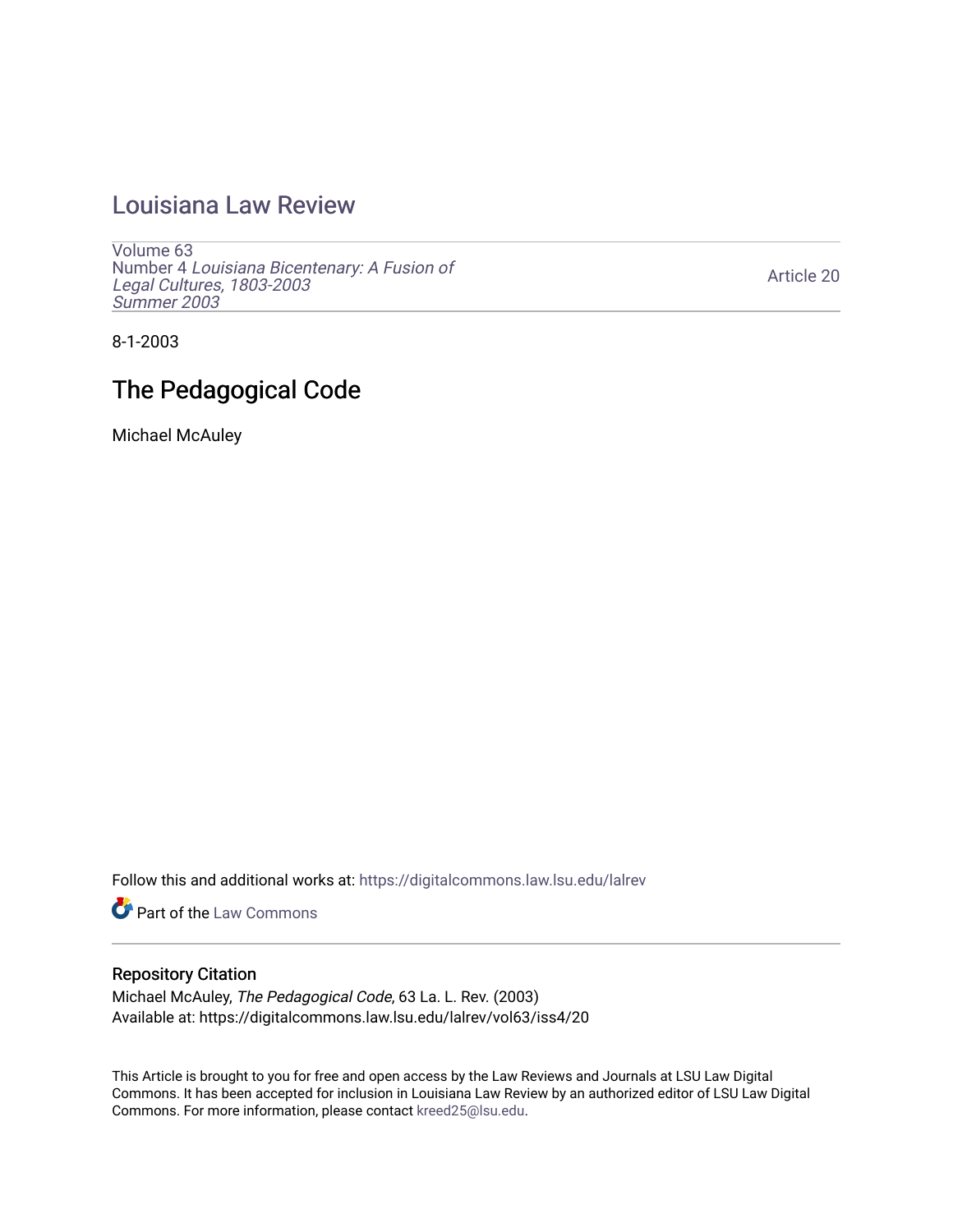# **The Pedagogical Code**

### *MichaelMcAuley"*

### I. INTRODUCTION

Like colored chips of glass sandwiched and rotated between the disks of a kaleidoscope, the provisions of a bound civil code form patterns of juridical thought in constantly changing symmetry. The intellectual rotation, in time and in space, of a civil code changes the importance, force and spirit of its provisions. Sometimes and for some people, codal provisions appear only to command; at other times and for others, they invite, exhort, annunciate, and instruct. No citizen approaches the code in an identical manner nor does any citizen receive identical normative and non-normative messages. It has always been thus, and that it is thus is good.

It is good that the sometime Louisiana jurist Mitchell Franklin had his own way of looking at civil codes. For Franklin, a civil code had a pedagogical vocation. This article is an apology for Franklin, and an invitation to reconsider (and instill) public instruction as a principle of codification for the civil codes ofall peoples and especially for the civil code of the people of Louisiana.

The Louisiana Civil Code is a stew of Romanist legal science seasoned with Anglo-American common law ideas and institutions in part beautifully written<sup>1</sup> and in part barbarously drafted.<sup>2</sup> The Louisiana

1. Mitchell Franklin, *Benjamin Dart's Civil Code of the State of Louisiana*, 7 Tul. L. Rev. **632 (1932-1933)** (book review). Franklin states: "As a cultural document the Civil Code has its own merit. It is beautifully written, and so carries on the best tradition of civilian aesthetics. It is a fit companion to the federal Constitution of **1787** and the Massachusetts Constitution of **1780** as a document of the first importance in the history of American literature, and it is probably written in better English than any legislation in England." *Id.* at **633.** 

*2. Seegenerally*A.N. Yiannopoulos, *LouisianaCivilLaw:A Lost Cause?,54*  Tul. L. Rev. **830 (1980)** (discussing the impact ofthe changes to the civil code on the civil Digest); Vernon V. Palmer, *The Death of a Code—The Birth of a Digest*, **63** Tul. L. Rev. 221 **(1998)** (detailing the deficiencies of the Louisiana civil code

Copyright 2004, by LOuIsiANA LAW REVIEW.

Michael McAuley is the Clarence W. Edwards Associate Professor at the Paul M. Hebert Law Center of Louisiana State University. The ideas set forth in this article were first articulated on May 16, 2003 as an address to a meeting of the Association Henri Capitant at the Paul M. Hebert Law Center on the occasion of the Association's *Rencontres Louisianaises* held to celebrate the Louisiana Bicentenary. This paper is a reworking of that address delivered under the title A *Man, a Code andan Approach-MitchellFranklinand*the*PedagogicalVocationof a Civil Code.* McAuley is grateful to Professors Robert A. Pascal, J.-R. Trahan, and A. N. Yiannopoulos for their careful reading of this paper and their many helpful comments.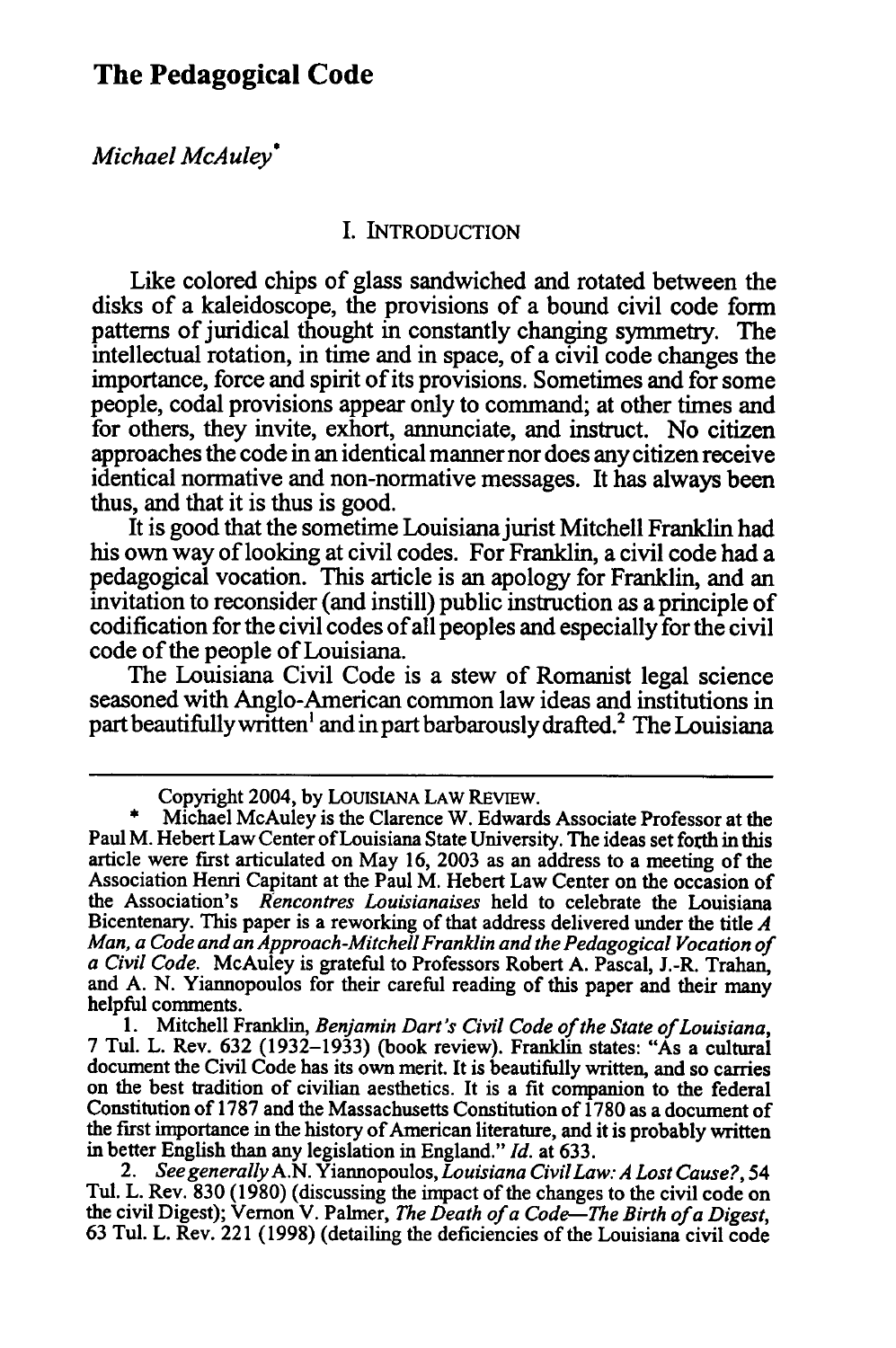Civil Code of today is not the civil code of Franklin's time but can nonetheless be said to belong to that family of civil codes inspired by the French *Codecivil 3* A French-styled code or code *ausens europ'en*  has recentlybeen dubbed *"unecodification*(ou recodification) *moderne ei lafrangaise."* According to some, such a French-styled code should not have apedagogical vocation.5 Yet, the French-style Louisiana Civil Code did (and, to a certain extent, still does) have such a vocation. The pedagogy ofthe 1870 Revised Civil Code (and those parts of that civil code still extant today) has been noted.<sup>6</sup>

Codal pedagogy is not just a clutch of definitions, classifications, examples, and expositions of doctrinal controversies.<sup>7</sup> It is also a method of instruction in the principles and rules established for the good governance of society and the common good of the citizenry. Franklin, like the early Louisiana jurists and redactors, was interested in the education of citizens and in convincing them of the truth and reason of a certain legal order. The method of redaction of the Louisiana Civil Code had its part to play in this education, but the true education, and thus the true pedagogical vocation, was for Franklin the very content of the code itself. The civil code had, therefore, a pedagogical externality and internality that was ofinterest to Franklin.

#### II. FRANKLIN **AND** LOUISIANA LAW

Some say that this legend of a man was "frequently incomprehensible."<sup>8</sup> Others say . . . that "[s]cholarship, erudition, and

**8.** Joel. Win. Friedman, *A Look Back atthe TulaneLaw SchoolofJohnMinor* 

revision); A. N. Yiannopoulos, *Requiem for a Civil Code: A Commemorative Essay,* 78 Tul. L. Rev. 379 (2003) (discussing the origins of the Louisiana civil code and its evolution).

*<sup>3.</sup> See* Vernon V. Palmer, *The French Connection and the Spanish*  Perception: Historical Debates and Contemporary Evaluation of French Influence *on LouisianaCivil Law,* at **63** La. L. Rev. **1067.** 

<sup>4.</sup> Paul-André Crépeau, La Réforme du Droit Civil Canadien: Une Certaine Conception de la Recodification 1965-1977, 14, 15 (Éditions Thémis, 2003) (using this expression to signify contemporary codification).

*<sup>5.</sup> Id.* at **17-18** (asserting that codification is not a pedagogical effort) and John E.C. Brierley, *The Renewal of Quebec's Distinct Legal Culture: The New Civil CodeofQuebec,* 42 **U.** Toronto L. **J.** 484,487 **(1992):** "At the same time, you will have to be alert to the undesirability of lapsing into doctrinal commentary or a pedagogic mode, since the law is ever commanding."

**<sup>6.</sup>** Shael Herman **&** David Hoskins, *Perspectives on Code Structure: HistoricalExperience, Modern Formats,andPolicy Considerations,*54 Tul. L. Rev. **987,** 1041-42 **(1980).** 

**<sup>7.</sup>** Crépeau, *supra* note 4, at 17 where he says: "Distinguer le commandement et la science, c'est-à-dire le code civil et l'ouvrage de doctrine. Et, dès lors, 6liminer, en principe, les d6finitions, **les** classifications, les exernples, de m~me que les querelles et controverses doctrinales, sauf pour **les** *trancher,...".*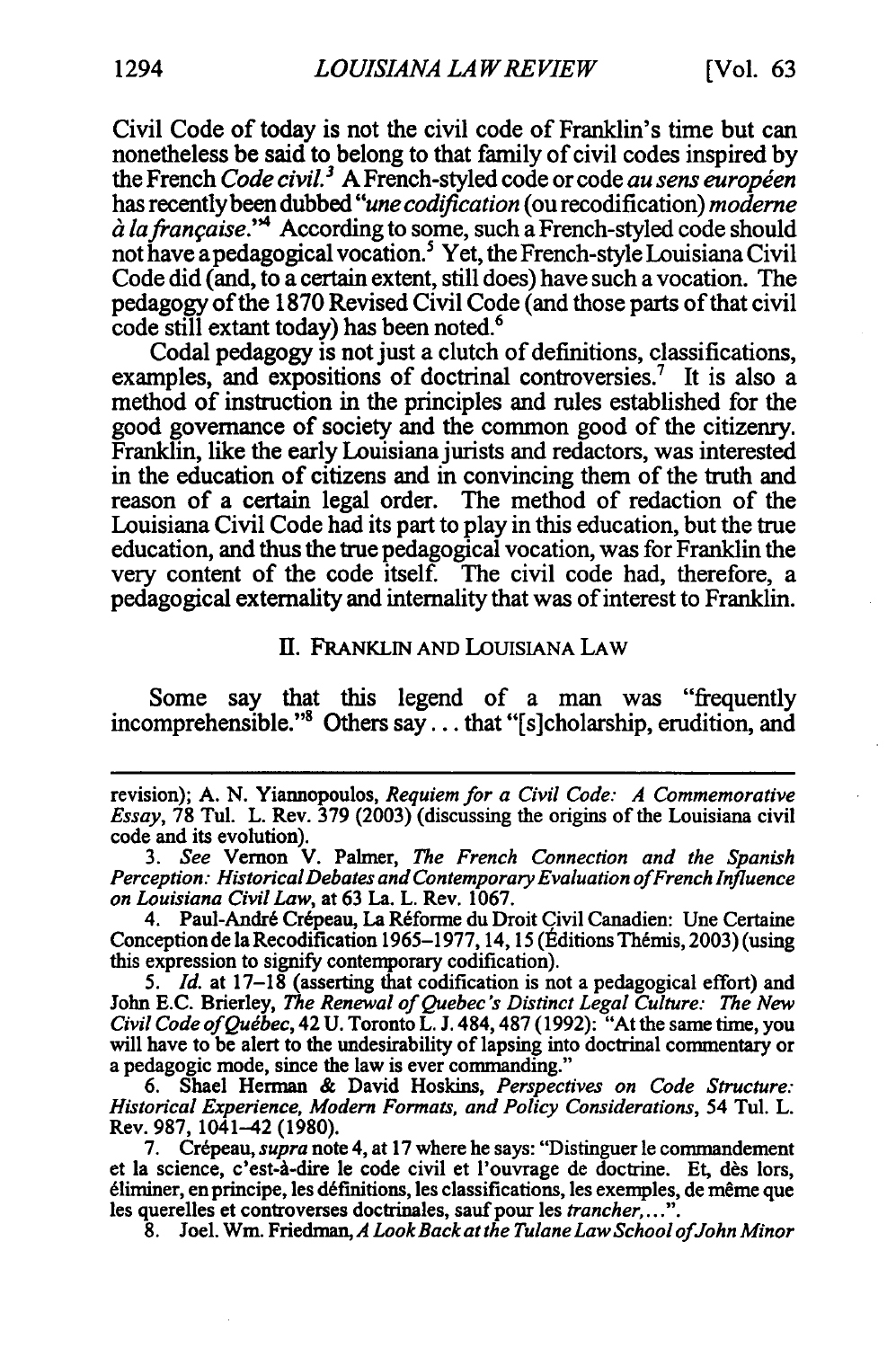excitement characterize<sup>[d]</sup> his classroom performance."<sup>9</sup> There is a consensus that his classes "[were] the most vivid recollection of practically every Tulane law graduate."<sup>10</sup> Mitchell Franklin practically every Tulane law graduate."<sup>10</sup> (1902-1986), scholar, photographer, and Hegelian philosopher, held the W. R. Irby chair of law at Tulane University in New Orleans from 1930 to 1967. He wrote prolifically on constitutional law matters. His writings are tinged with notions of legal philosophy and political science. However, he had a special interest for Louisiana's legal history of those first years after the 1803 Purchase and the change of legal *régimes* from those of Spain and France to that of the United States. This succession of states had obvious public law consequences, but it was the private law that was of apparent concern to Franklin.

State succession, as a topic of legal science, relates not only to the immediate transferability of the law but to the ultimate transmissibility of legal knowledge. In this way, a succession of states may be considered punctual on the historical timeline but there is nothing circumstantial or transient about the effects of a succession ofgoverning entities. The transmission ofprivate law knowledge has a custodial functionality. As notions and ideas of law are transmitted between successive governments, the safekeeping of this knowledge grows in importance. For Franklin, this custodial function resided in the incorporation of instructional elements into the Louisiana codification endeavor. Franklin, like Edward Livingston, applauded Louisiana's peculiar expression of the private legal order—a codal expression that contained significant pedagogical material.

On the history of Louisiana law and on the succession of legal régimes, Franklin penned four important articles: "Concerning the Historic Importance of Edward Livingston,"<sup>11</sup> "The Place of Thomas Jefferson in the Expulsion of Spanish Medieval Law from 'Louisiana,"<sup>12</sup> "The Eighteenth *Brumaire* in Louisiana: Talleyrand

*Wisdom's Era,*79 Tul. L. Rev. 2091, 2099 (1996).

10. *Id.* 

12. Mitchell Franklin, *The Place of Thomas Jefferson in the Expulsion of Spanish Medieval Law from Louisiana,* 16 Tul. L. Rev. 319 (1941-1942) (reviewing the 1806 interest in the establishment of a legal system in the Territory

<sup>9.</sup> The Board of Editors, *Mitchell Frandin:A Tribute,* 54 Tul. L. Rev. 809, **810 (1980).** 

<sup>11.</sup> Mitchell Franklin, *Concerning the Historic Importance of Edward Livingston,* 11 Tul. L. Rev. 163 (1936-1937) (discussing the role of Edward Livingston in the development of Louisiana law, his theories of codification, his analysis and consequent rejection of the judge-made common law, and his conception of the law-making duties of the legislator). Franklin opines that Livingston failed in the construction of a rational basis for law in Louisiana. *Id.* at  $209 - 12.$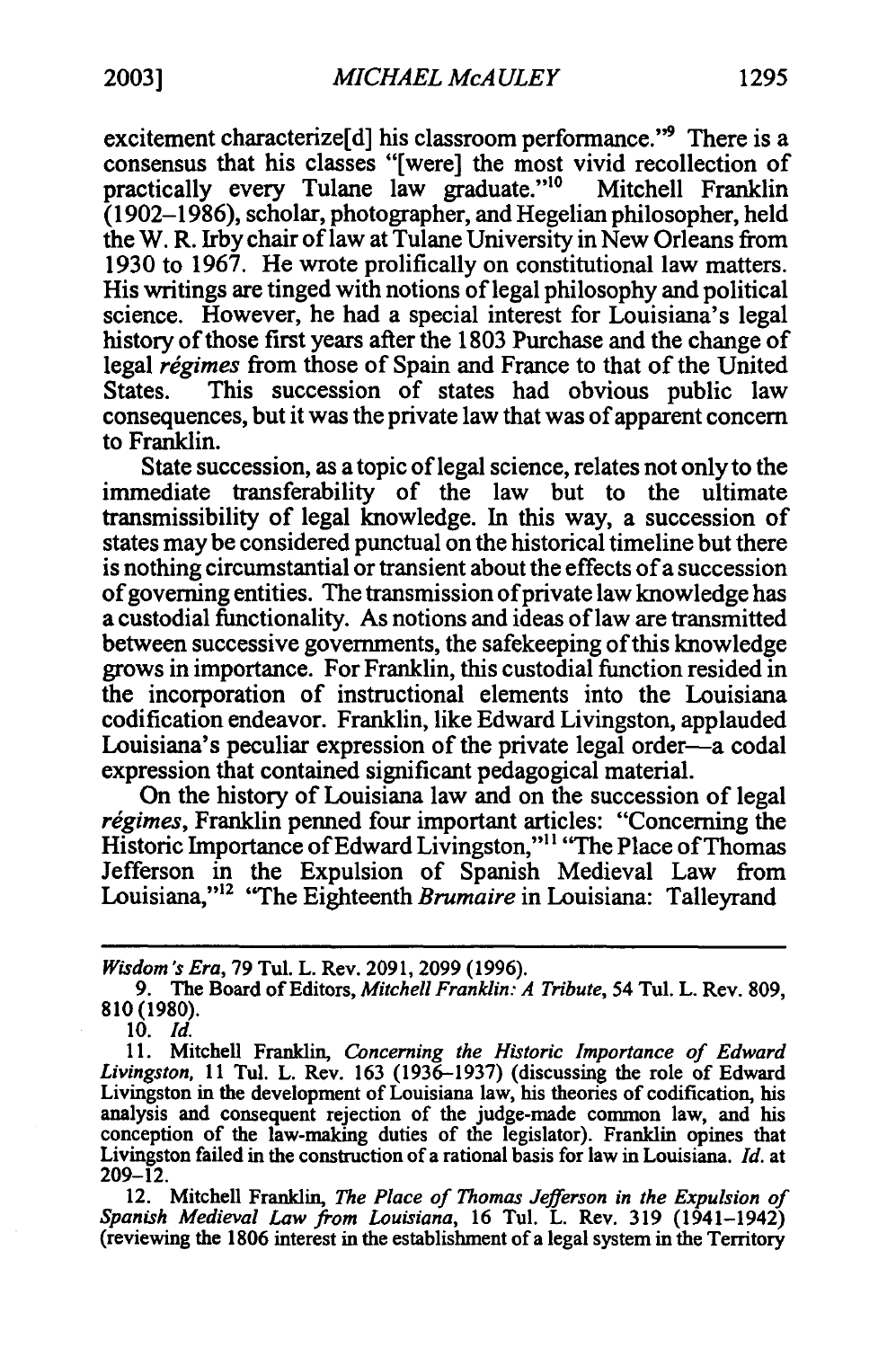and the Spanish Medieval Legal System of 1806,"<sup>13</sup> and "Some Observations on the Influence of French Law on the Early Civil Codes of Louisiana."<sup>14</sup> This last article (published before the first three) was a presentation to yet another meeting of the Association Henri Capitant—the *Journées du droit civil français* held in Montreal from August 31 to September 2, 1934.

At these Montreal *Journées*, Franklin discussed the choices of the four legal systems "in the consciousness of Louisiana:"<sup>15</sup> the Anglo-American common law, the Spanish law, the customary French law, and the new codified law of post-revolution France. As it happened, the drafting models for the 1808 Digest of the Civil Laws in the Territory of Orleans, a digest largely of the Spanish law then current, were the 1800 *Projet de l'An VIII* and the 1804 French *Code civil*. Much of the style of the 1808 Digest, which would have a lasting effect on the demeanor and intellectual bearing of the 1825 and 1870 codifications, expressed a preference for the redaction of the Year VIII Project but not because the 1804 *Code civil* was unavailable (as Wigmore curiously reported in 1916.)<sup>16</sup> The unsure footing of the English law and the uncertainty of the uncodified and customary Spanish law encouraged adoption of the French code models. Moreover, the content of both French and Spanish laws was "in the main the same."<sup>17</sup> In looking to these models, Louisiana also appropriated the bourgeois and anti-feudal ideology that underscored these texts. Although "most appropriate," in Franklin's words, the ideological history of France was not quite that of Louisiana.<sup>18</sup> Finally, owing to the then "backward" nature of legal education in the United States, the scarcity of legal materials and doctrinal resources, the Louisiana code would have to have a certain self-sufficiency.<sup>19</sup>

19. *Id.* 

ofOrleans that would be principally based on Spanish medieval law and Jefferson's views on the government and laws of the Territory).

<sup>13.</sup> Mitchell Franklin, *The Eighteenth Brumaire in Louisiana: Talleyrand and the Spanish Medieval Legal System of 1806,* 16 Tul. L. Rev. 514 (1941-1942) (describing the reasons for the interest in Spanish medieval law among the French inhabitants of Louisiana in 1806, reviewing Talleyrand's proposal for the restoration ofslavery and the position ofthe Louisiana slaveholding population, and discussing the career of Edward Livingston).<br>14. Mitchell Franklin, *Some Observations on the Influence of French Law on* 

*the Early Civil Codes ofLouisiana,in* Le Droit Civil Frangais-Livre-Souvenir des Journées du Droit Civil Français 833 (Paris-Montréal 1936).

*<sup>15.</sup> Seeid.*at833.

<sup>16.</sup> John H. Wigmore, *Louisiana:The Story ofits LegalSystem,* 1 So. L. Q. 1, 12(1916).

<sup>17.</sup> *See generally*J.-R. Trahan, The Continuing Influence ofle Droit Civil *and*  **El** Derecho Civil *in the PrivateLaw ofLouisiana,*63 La. L. Rev. 1019 (2004).

<sup>18.</sup> *See Franklin, supra note* 14, at 841.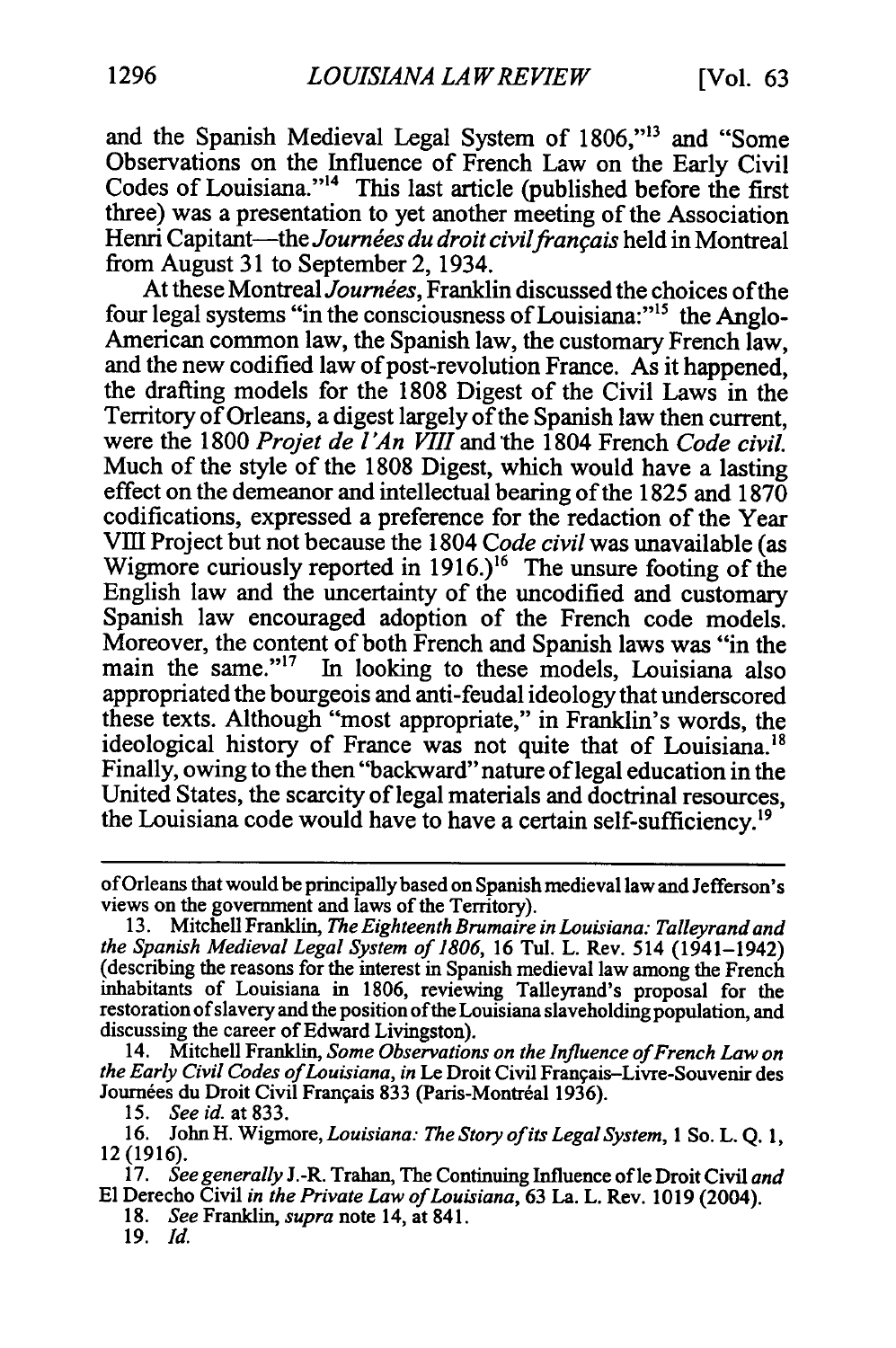In this regard, Franklin said:

It can be ventured that the draught of Year VIII met the colonial demands better than the *Code civil frangais* itself because the draught of the Year VILI was more pedagogic. The Louisiana civil code to-day has 3556 articles, as against the 2281 of the *Code civil.* The difference in the length of the two codes was a difference, in no small way, between a code that was a code, and a code that was a code, a law-school and doctrine all at once.<sup>20</sup>

Franklin believed that the more ample Louisiana codes "had closed the door to the use of poorly understood materials when unforeseen, uncodified problems presented themselves."<sup>21</sup> This was Franklin's principal observation in his address to the 1934 *Journées* in Montreal, the city of his birth.

Franklin's pedagogical observations on the nature ofthe Louisiana civil codes were amply confirmed by his later scholarship<sup>22</sup> on the dynamic of the succession of states that occurred in the very first years ofthe nineteenth century, and on the consequences for the transfer and future transmission of legal knowledge-savoir *juridique-in*this state.

Franklin emphasized the political disorder of the first years after the Purchase. The Louisiana French lived lives of multiple contradictions. They wanted the freedoms of a minority yet they wanted the freedom to enslave other minorities. They desired slavery, yet still they wanted to retain some attachment to the accomplishments of the French and American revolutions. They wanted to be democratic, yet they claimed rights to Spanish medieval law. They prevaricated. They equivocated in their vision of the law. Franklin believed that the introduction of Spanish medieval law **by** the slaveholding French inhabitants ofLouisiana, as proposed in **1806,** was "not merely snobbish, pretentious and insolent, but provocative, disruptive

<sup>20.</sup> *Id.* Franklin also states: "They [Louisiana jurists] invested the Louisiana codes with a pedagogic content, so that the code could do the work of doctrine and of the university law schools in older civil law communities." *Id.* at 844. However, Franklin does not seem to endorse unlimited pedagogic content. *See* Mitchell Franklin, *The Historic Function of the American Law Institute: Restatement as Transitionalto*Codification, 47 Harv. L. Rev. **1367, 1384** (1933-1934) (describing the Trusts Restatement (Tentative Draft No. **1,** 1930)). "What of the merit of textual definitions? What of the excess of pedagogic elements, such as we find in the Trusts Restatement, and the comments generally?". *Id.* 

**<sup>21.</sup>** *See* Franklin, *supra*note 14, at 844. Franklin also expressed this thought, together with that set out in note 20, in Franklin, *supra*note **11,** at **211.** 

<sup>22.</sup> *See Franklin,supranotes***11,** 12, **13.**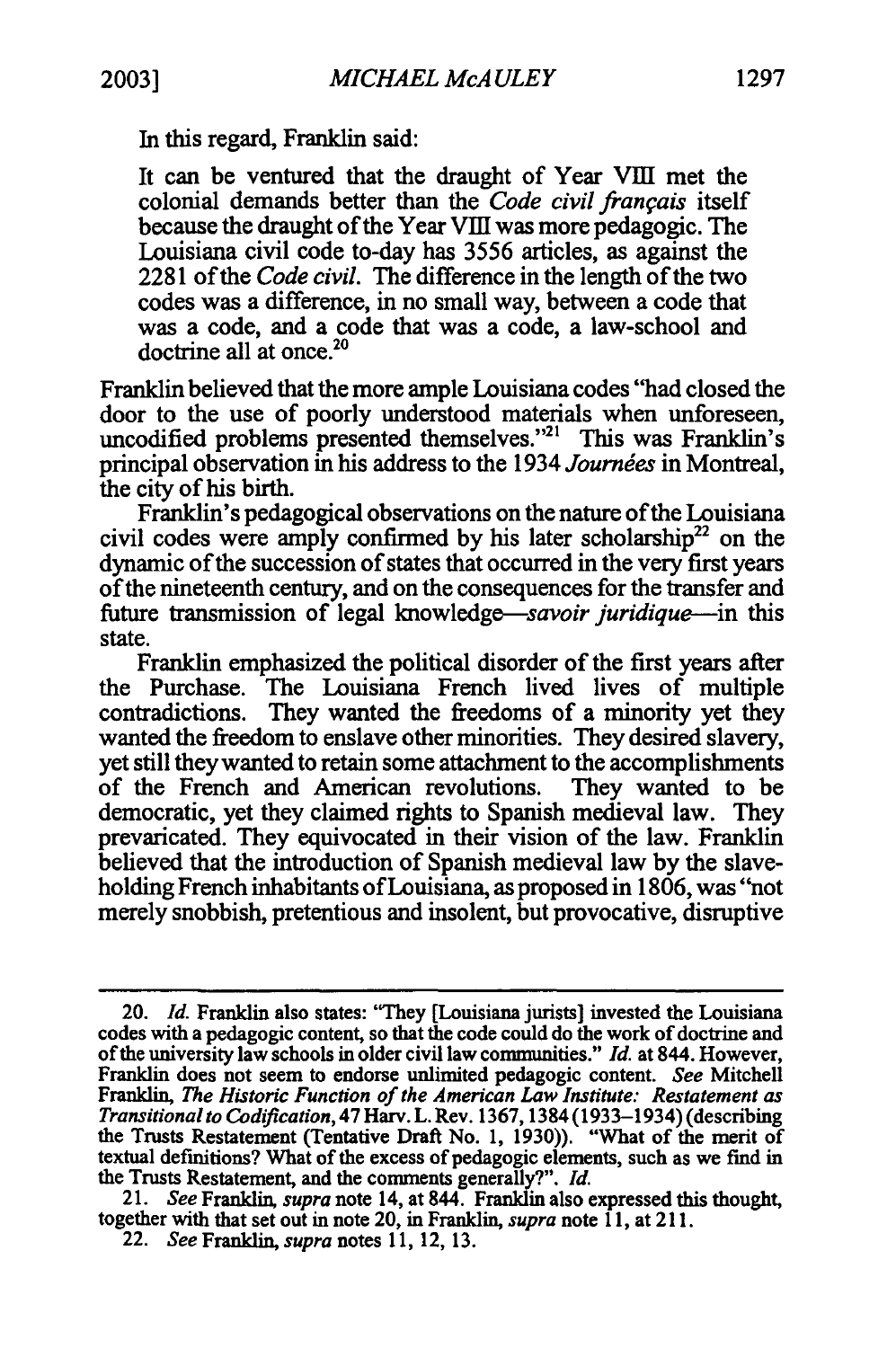and counter-revolutionary."<sup>23</sup> The Digest of 1808 was, for Franklin, the triumph of "the great France over these provincial slave-holding French."<sup>24</sup>

This "veering about"<sup>25</sup> of the Louisianians between different legal systems was best exemplified by the life and times of Edward Livingston himself. A supporter of the continuation of Spanish law--and, arguably, of the pedagogical vocation of the Spanish law, as is clearly present in Las Siete Partidas-Livingston nonetheless wanted to purge this law of its medievalism. In 1806, he wanted to continue the customary anti-code pro-slavery tradition of the local law; yet, two years later, in 1808, through James Brown, one of the redactors of the 1808 Digest, he worked on and in favor of a French-inspired modem code. The contradictions in Livingston's own life-a supporter of human dignity and autonomy yet a slaveholder and a vast property owner, a medievalist as to source materials yet a modernist as to expression of the positive law-were but the reflection of the commotion of the times.

Franklin much admired Edward Livingston, but did not blindly admire him. In particular, he admired Livingston's work on the 1825 Civil Code. Franklin reports that Livingston's total concern for law that has its source "in reason, truth, justice and utility"<sup>26</sup> had encouraged Livingston "to invest the Civil Code with a pedagogic content, so that the Louisiana Civil Code would also do the work ofthe doctrine and of the university law schools of the older civil law communities, both of which Louisiana lacked."<sup>27</sup> Under the leadership of Livingston, the codification movement was hatched.

Indeed, in the Preliminary Report of the Code Commissioners dated February 13, 1823, Livingston and his co-codifiers, L. Moreau Lislet and Pierre Derbigny, stated, that the "French Code [has not done] as much as might have been expected in correcting the evil of continual reference to the pre-existing laws." $28$  Accordingly, Livingston and the other commissioners set out to make the new Louisiana Civil Code as complete as possible, "providing for as many cases as can be foreseen and rendering a reference to any other authority necessary in as few cases as our utmost care can avoid."<sup>29</sup> A more complete code for Louisiana was necessary so that judges and

<sup>23.</sup> *See* Franklin, *supra*note 13, at 516.

<sup>24.</sup> *See id.* at 546.

<sup>25.</sup> *See* Franklin, *supra* note 12, at 322 and Franklin, *supra*note 12, at 546.

<sup>26.</sup> *See Franklin, supra note 11, at 210.* 

<sup>27.</sup> *Id.* at211.

<sup>28.</sup> *See Preliminary Report of the Code Commissioners dated February 13, 1823, in* 1 La. Legal Archives, lxxxix (1937).

<sup>29.</sup> *See id.*at xci.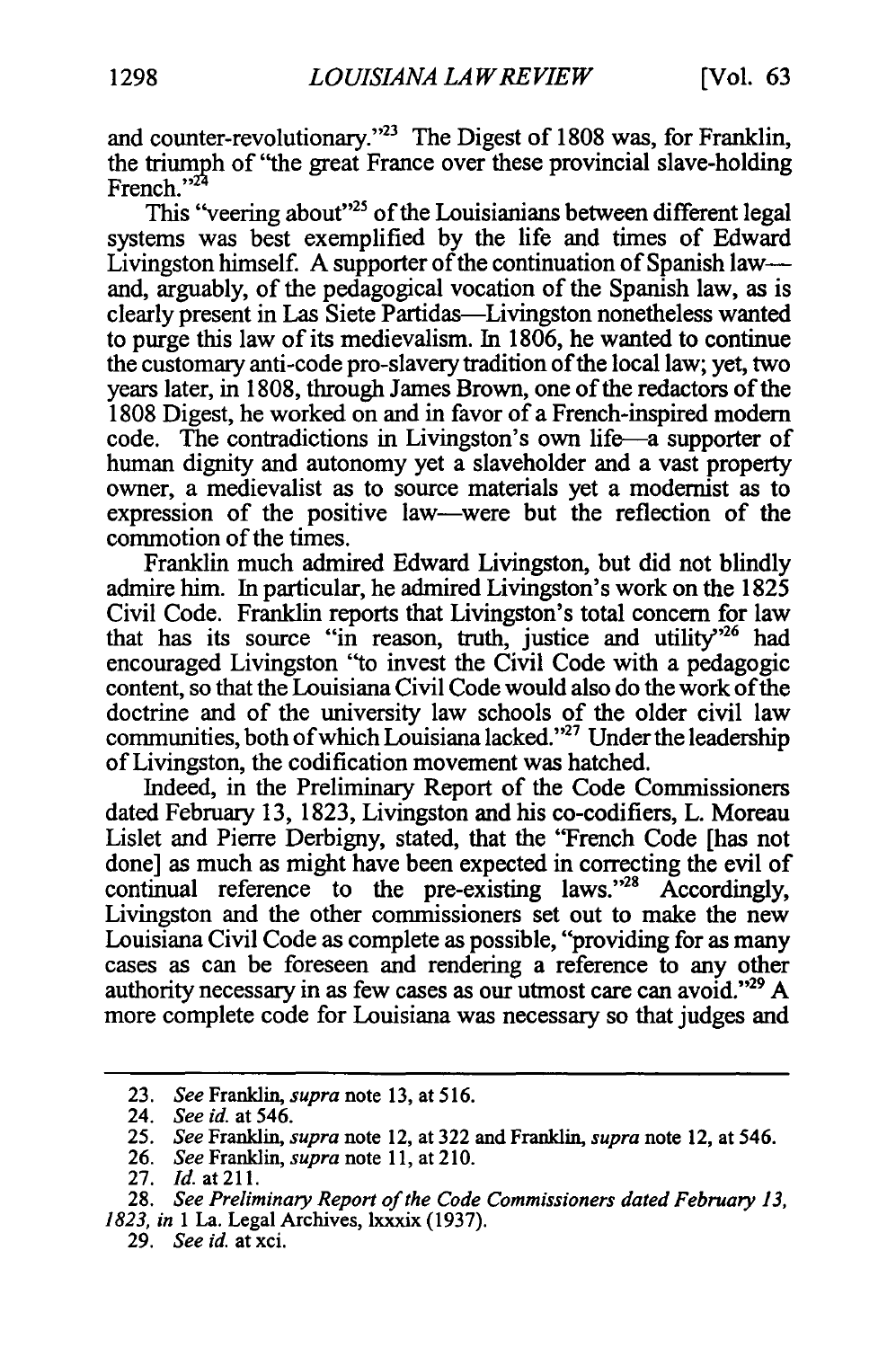advocates would, to the greatest extent possible, have no necessity to refer to the obscure, unattainable, and contradictory pre-codification legal source materials.

Livingston drafted a pedagogical code, in both its external and internal reflections, so as to obtain a complete written expression of the law for the state's citizens. Then, just as now, the pedagogy or teaching vocation of a civil code is, in part, designed to support and ensure the survival of a certain understanding of a particular legal tradition. Franklin heartily endorsed Livingston's approach to Louisiana's legal predicament, and Franklin, like Livingston, understood the preservationist<sup>30</sup> goals of codification. In the words of the scholar Shael Herman, codification was intended to be "a frame of reference moving in time."<sup>31</sup>

There is a Louisiana tradition of codification.<sup>32</sup> In the late 1930s, Franklin's younger colleague at Tulane, James Morrison, expressed the view that any revision ofthe Louisiana code should be patterned on the existing 1825 and 1870 codal models. Morrison boldly and baldly asserted that "only the French Civil Code can rival the dignity, antiquity and success of the Louisiana Civil Code."33 Although Morrison was no lover of definitions and decried their presence,<sup>34</sup> the abundance of these definitions, yesterday and today,  $35$  is not just a reference tool but an important textual component that bears witness to the external pedagogical look of the code. Morrison thought the terminology of the then code "vague, equivocal and imprecise," as well as "inconsistent."<sup>36</sup> He disliked the doctrinal pretensions of the Code.<sup>37</sup> He stated: "[t]he Louisiana Civil Code with its 3,556 articles contains

34. *See id.* at 236.

<sup>30. &</sup>quot;Preservationist" is Herman's and Hoskins' word. See note 6, at 1042.

*<sup>31.</sup> See* Shael Herman, *Legislative Management of History: Notes on the PhilosophicalFoundationsofthe Civil Code,* 53 Tul. L. Rev. 380, 393 (1979).

<sup>32.</sup> Current revision of the Louisiana civil code has not discarded pedagogy. The 1984 revision of the civil code's provisions on obligations does not ignore the code's teaching mission. *See* Saul Litvinoff, *The 1984 Revision of the Louisiana Civil Code'sArticles on Obligations-AStudentSymposium: Introduction,*45 La. L. Rev. 747, 748. "It might be said that the order of presentation of a subject is a matter of only didactic importance. Perhaps, this is so. Nevertheless, a method that facilitates the learning of the law is bound to further facilitate the understanding and application of the law by those devoted to that task." *Id.* at 748.

<sup>33.</sup> *See James Morrison, The Need for a Revision of the Louisiana Civil Code,* 11 Tul. L. Rev. 213, 215 (1937).

<sup>35.</sup> *See* Civil Code of the State of Louisiana 995 (Benjamin Wall Dart ed., 1947) under "Definitions" in the "Combined General Index." *See also* Louisiana Civil Code 2003, Volume II (A. N. Yiannopoulos ed., 2003) under "Appendix 3." *Id.* at 495.

<sup>36.</sup> *See* Morrison, *supra*note 33, at 236.

<sup>37.</sup> *See id.* at 237.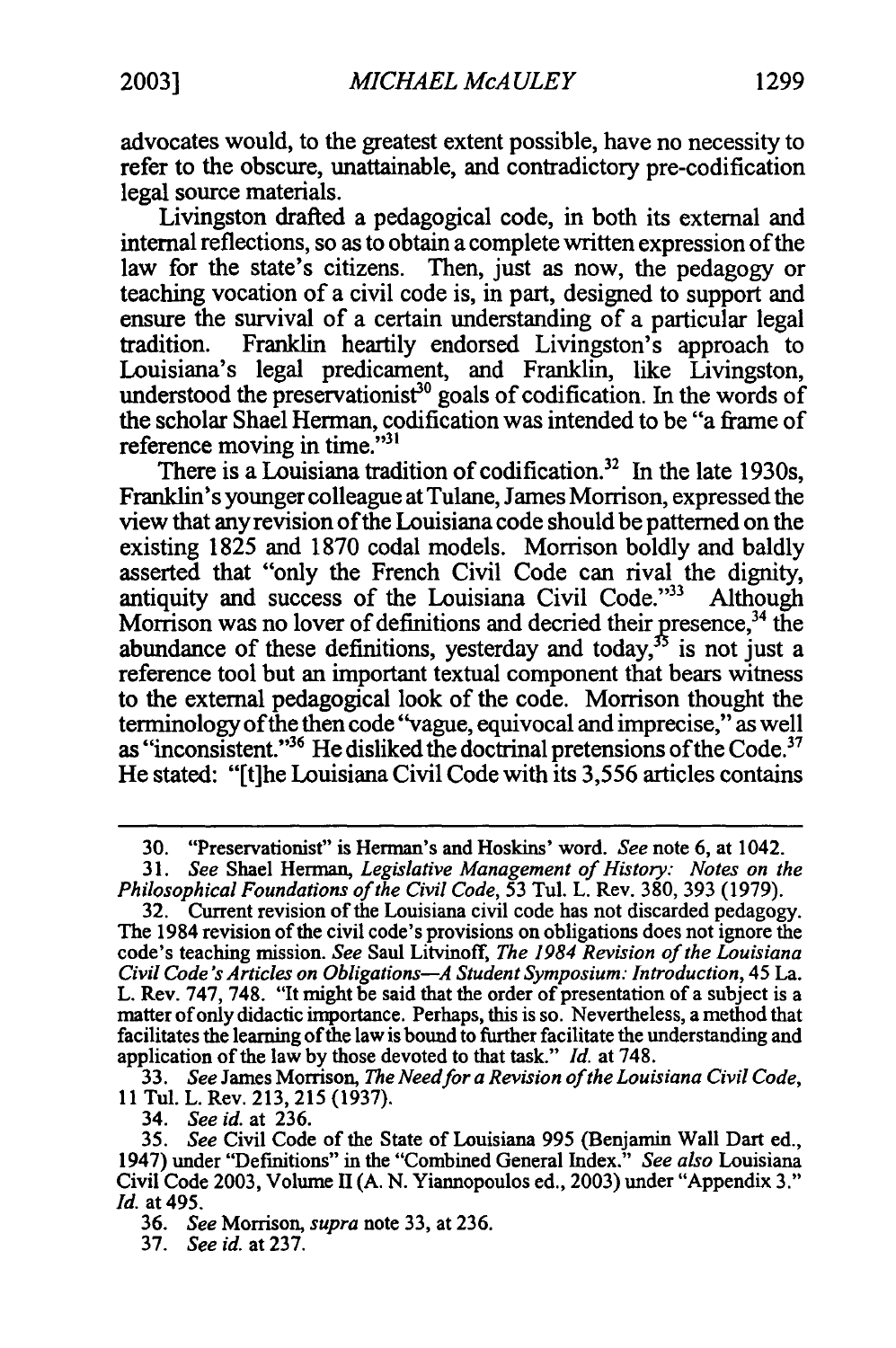more doctrinal disquisitions than any other code with the possible exception of the *Allgemeines Landrecht* with its more than 20,000 articles."<sup>38</sup>

This unflattering assessment of the doctrinal pedagogy of the Louisiana Civil Code was shared **by** another. Clarence Morrow told the Louisiana State Law Institute in 1949 that Louisiana needed a modem civil code, not a restatement, and that the "expository material" of the then Code was an "[apparent] effort to explain to a relatively untutored bench and bar [in 1825] some ofthe mysteries of French civil law theory as expressed in a somewhat laconic Code Napoleon."<sup>39</sup> Morrow added: "[t]here is no place for such material in the code itself."<sup>40</sup>

Morrow made these remarks when he was a full professor at Tulane University. Some six years or so earlier, when he was but an assistant professor at Tulane, Morrow was more dutiful and obliging to his senior colleague Franklin when he characterized the larger number of articles in the 1825 Louisiana code as follows: "on the whole the additional material constituted an improvement over the rather laconic French Code."<sup>41</sup> Morrow liked the word "laconic" when describing the French code; laconic meaning brief (but, also, concise to the point of seeming mysterious).

As for Mitchell Franklin, he does not seem to have cared to reply to either ofhis Tulane colleagues, Morrison or Morrow. Franklin had moved on to scholarly concerns consonant with his interest in codification but extending beyond the confines of its application in early Louisiana legal history.<br>For example. Frankli

example, Franklin was fascinated with French encyclopaedism and its idealization of both the law generally and the civil code in particular. According to this school of thought, since the lawmaker is the pre-eminent educator, the law necessarily has a pedagogical content. Franklin relates that the theory of the enlightening or educational code is the theory of codification of the encyclopédistes.<sup>42</sup> They believed that the code was the supreme act

**<sup>38.</sup>** *See id.*at 239.

**<sup>39.</sup>** Clarence **J.** Morrow, *An Approach to the Revision ofthe Louisiana Civil Code,* 23 Tul. L. Rev. 478, 484 (1948-1949).

<sup>40.</sup> *Id.* 

**<sup>41.</sup>** Clarence **J.**Morrow, *LouisianaBlueprint: CivilianCodificationandLegal Method for State and Nation, 17 Tul. L. Rev. 351, 389-90 (1942-1943).* 

<sup>42.</sup> *See* Mitchell Franklin, *Alienation and Hegel's Justification for Codification,* 33 Tul. L. Rev. **133,** 138-39 (1958-1959) (describing Hegel's justification for codification in the context of the French *encyclopdisme) and*  Mitchell Franklin, *Law, Morals and Social Life,* **31** Tul. L. Rev. 465, 466 (1956-1957) (describing the content of the law as part of Roscoe Pound's conception of law). *See also* an earlier scholarly publication of Franklin referring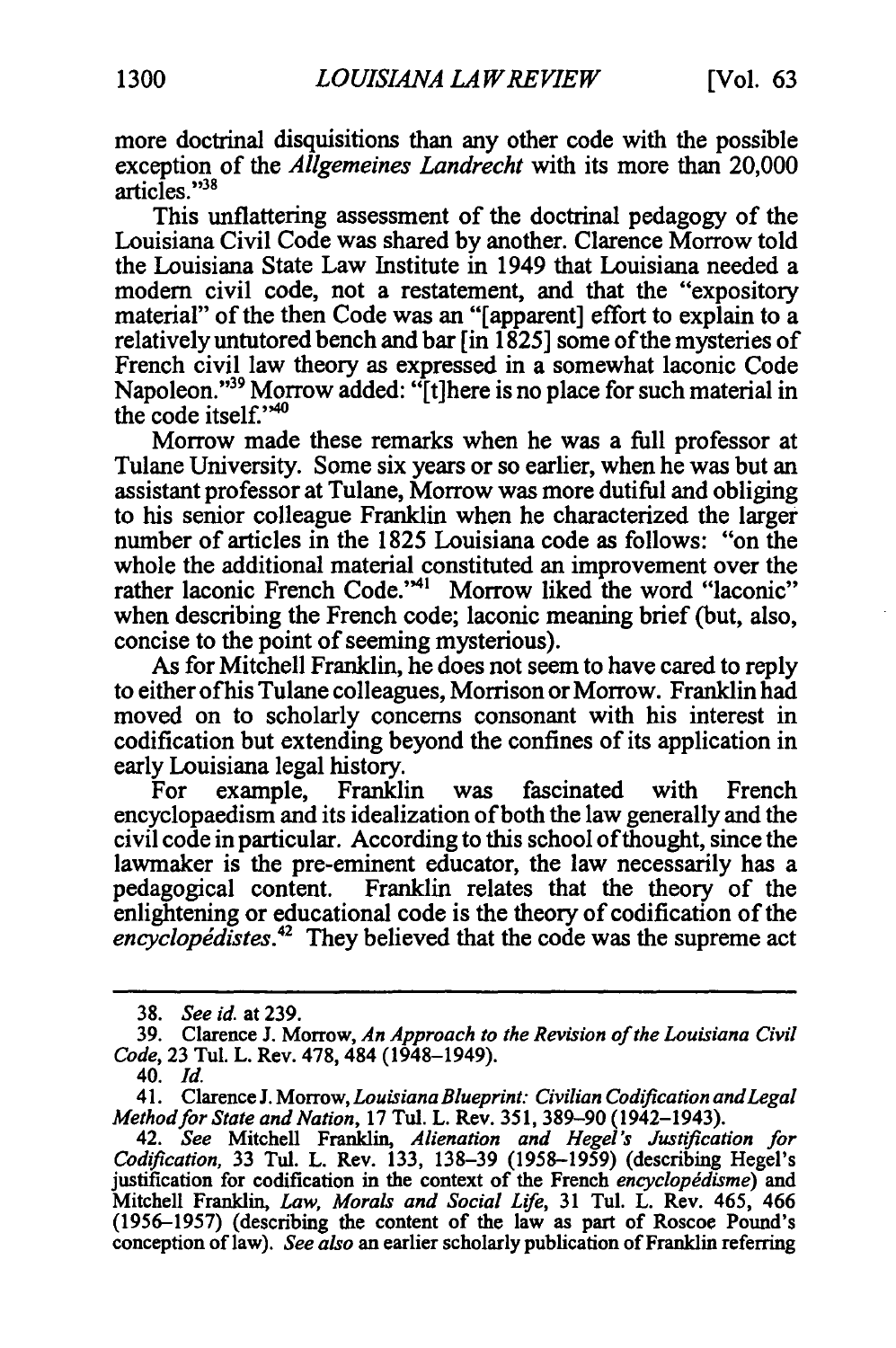of moral and social education of the citizen.<sup>43</sup> The education of the citizen is essential to the democratic process; codification assists the citizen in a critical appraisal of the text of the law and in understanding the nature of democracy.<sup>44</sup>

An ideal civil code is an ambitious project of enlightenment. It establishes legal principles and rules. It provides a correct mechanism for their interpretation and application. It provides a context for a philosophy and an ethic as to the end of law. Livingston and Franklin considered the Louisiana Civil Code very much in this way. So should we.<sup>45</sup>

#### **III.** PEDAGOGY AND LOUISIANA RECODIFICATION

Although caution is appropriate in assessing the importance ofthe non-normative elements of the Louisiana Civil Code,<sup>46</sup> the length of the 1825 and 1870 versions of this code is due, in no small way, to detailed expository material. Whether with respect to the seizin of heirs or the consent to contract, for example, the text of the code extends beyond the expression of similar concepts in the 1804 French *Code civil.*<sup>47</sup> There can be no better example of the teaching vocation of the 1825 Louisiana code than the doctrinal text of its articles 1791 and 1792 that describe the nature of consent.<sup>48</sup> Indeed the articles of

44. David Fraser, *Born in the US.A.: The Civil Law Theory of Mitchell Franklin,*70 Telos 41, 44 (1986-1987). Fraser summarizes Franklin's work: (1) Franklin saw the democratic potential in the codification of civil law; (2) civil law leads to "a form of reasoning which requires judges to give concrete content to the texts of the Code"; and (3) the role of the judge in the civilian tradition is institutionally limited. *Id.* 

45. Roscoe Pound, *The TheoryofJudicialDecision,*36 Harv. L. Rev. 641,645  $(1922-1923)$  (describing the elements of the "whole of what we call the law.").

46. *See* Nicholas Kasirer, *FrangoisGiny's libre recherche scientifique as a Guide for Legal Translation, 61 La. L. Rev. 331, 352 (2001) (stating that one* should not overestimate the non-normative vocation inherent in an enactment).

47. *See* articles 934-7 of the 1825 Louisiana civil code, on the topic of seizin, and compare with Article 724 of the French code. *See,* for consent to contract, articles 1772 and 1791-9 ofthe 1825 Code and compare with article 1108-9 ofthe French code. McAuley is grateful to Professor J.-R. Trahan of the Paul M. Hebert Law Center of Louisiana State University for drawing his attention to these provisions. The text of the 1825 and 1870 codes can be found in 3 La. Legal Archives (1942).

48. Article 1791 of the 1825 code is virtually identical to Article 1797 of the 1870 code: "When the parties have the legal capacity to form a contract, the next requisite to its validity is their consent. This being a mere operation of the mind, can have no effect, unless it be evinced in some manner that shall cause it to be

to the *encyclopddistes* themselves as "enlightened" and "advanced:" Mitchell Franklin, *A Study of Interpretation in the Civil Law*, 3 Vand. L. Rev. 557, 557–58 (1949-1950).

<sup>43.</sup> *See Franklin, Law, Morals and Social Life, supra* note 40, at 466.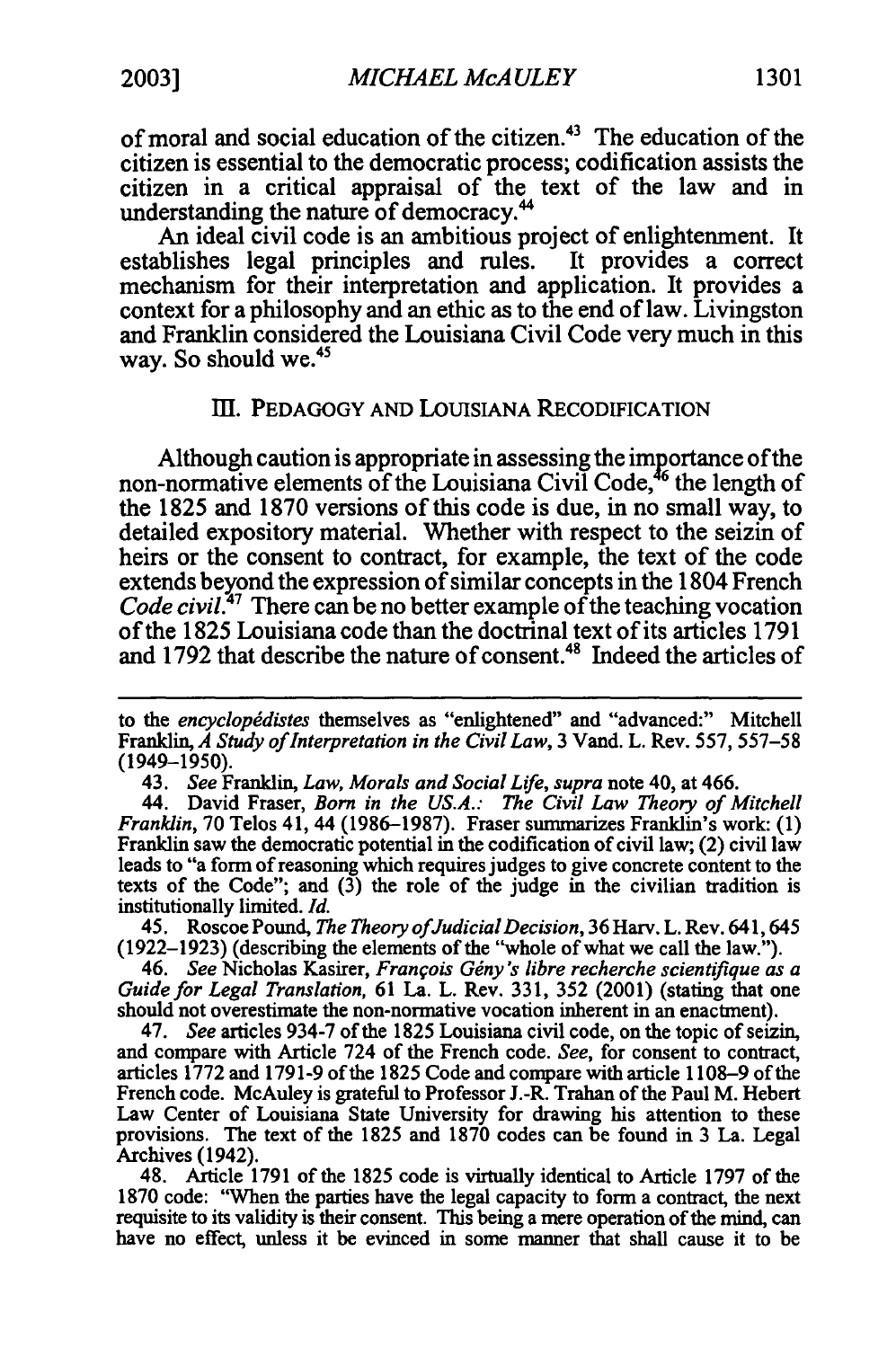§1 of Section 1 of Chapter 2 of Title IV of Book 1II of the 1870 Louisiana Civil Code **("Of**the Nature of Consent, and How It Is To Be Shown") are said to have no corresponding 1804 French *Code civil* [provisions.49](https://provisions.49) Perhaps to some, including the contemporary Louisiana redactor, the addition of doctrine is to be eschewed; yet, to others, the addition of doctrine is helpful and a felicitous demystification of the law for judges and citizens.

**A** civil code should contain doctrinal elements that explain the principles and rules and put them in context. Although the modem Louisiana redactor may have easy access to doctrine, no one else does. Legal doctrine in this state is, for all intents and purposes, unavailable to the citizen, and it is an outrageous conceit to pretend otherwise. The current situation, from a citizen perspective, is not far removed from the observations of Livingston, Moreau Lislet, and Derbigny on the customary laws used as sources of the **1825**  Louisiana Civil Code:

the absurdity ofbeing governed **by** laws, ofwhich a complete collection has never been seen in the state, written in languages which few, even of the advocates or judges, understand, and so voluminous, so obscure, so contradictory, that human intellect however enlarged, human life however prolonged, would be insufficient to understand, or even to peruse them.<sup>50</sup>

There is nothing equivalent in Louisiana to the relatively inexpensive paperbound editions of legal materials available at countless locations in France. Yet, even were doctrinal materials everywhere to be found, the lawmaker should not require the citizen to consult outside source materials. The civil code should have a relative self-sufficiency.

understood by the other parties to the contract. To prevent error in this essential point, the law establishes, **by** certain **rules** adapted to the nature of the contract, what circumstances shall be evidence ofsuch assent; and how those circumstances shall be proved: these come within the purview of the law of evidence." Article 1798 of the 1870 code is the same as the text of Article 1792 of the 1825 code save punctuation amendments: "As there must be two parties at least to every contract, so there must be something proposed by one and accepted and agreed to by another to form the matter of such contract; the will of both parties must unite on the same point." The text of the 1825 and 1870 codes can be found in 3 La. Legal Archives (1942). The substance and the ideas articulated by these articles are said to have been retained by the 1984 Revision. For example, see articles 1927-29 C.C. For the text and the related comments to these articles, see Louisiana Civil Code 2003 **(A.** N. Yiannopoulos ed., 2003).

<sup>49.</sup> *See* 3 La. Legal Archives (1942) under the text of the articles of this section.

*<sup>50.</sup> See supra*note 28, at xcii.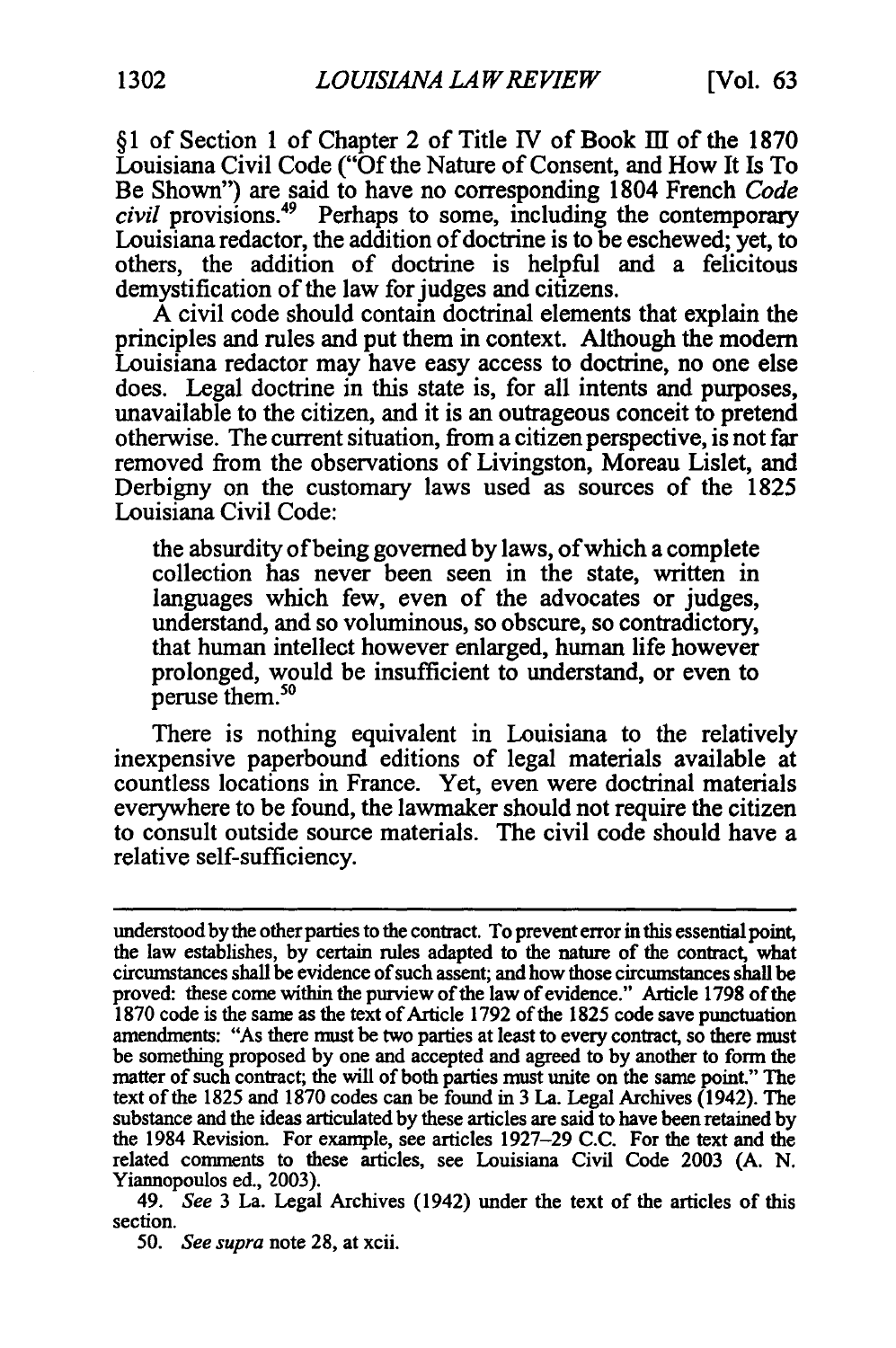Codal pedagogy has, as its mission, the transmission of information, on a secure and certain foundation, from the legislator<br>to the people. Whatever is necessary to ensure exactly that Whatever is necessary to ensure exactly that transmission of information is a good thing, unless the intention of the legislator is to confound and not to enlighten the citizen.<sup>51</sup> In fact, as Franklin well knew, the debate on the external and internal pedagogical dynamic of codification centers on the role of law as a vehicle of popular empowerment. On the occasion of Louisiana's bicentenary, when judges and lawyers are called to applaud the endeavors of the last two hundred years, there has been a near total abandonment of the achievements of this state's early jurists to configure the law on a rational basis so that it might be "accessible and intelligible to all."52 In this regard, there can be no better salve than a first (or renewed) interest in (and attentive study *of)* the *Preliminary Report of the Code Commissioners dated February 13, 1823.*<sup>53</sup>

A big pedagogical code of as many articles as it takes to explain the private legal order is a work of wonder and, in any event, no properly written Louisiana civil code could be more cumbrous than the current private edition used in the state.<sup>54</sup> However, as everyone knows (but no one admits), there is scant legislative interest in the popularization and accessibility of legal information. Even where the law has been made electronically available to the public, through the medium of the intemet for example, its expression is abstruse and frustrating for the citizen reader.

Mitchell Franklin understood that the pedagogical content of the Louisiana Civil Code-by explaining, describing, defining and illustrating law-promoted the dialogic character of the law, that is to say, the ongoing discussion and interaction between citizen and legislator. It is this pedagogical character that must be maintained or restored if Louisianians today are to be as proud of the international reputation of the state's civil code as when first it was written.<sup>55</sup>

52. *Id.* 

*53. See supra*note **28.** 

54. On the nature of the private edition of the Louisiana civil code published by West Group, now in two volumes but as it was published in 1998, *see* Robert Anthony Pascal, *Of the Civil Code andUs,* 59 La. L. Rev. 301, 306 (1998). 55. It should be noted that pedagogical codes are still alive. *See* Alexander S.

<sup>51.</sup> According to Tronchet, the French civil code should be written to enlighten all citizens: "M. Tronchet ajoute que le Code civil n'est pas rédigé pour les juges seuls et pour les jurisconsultes, mais pour 6clairer tous les citoyens." *See* P.A. Fenet, *XI Recueil Complet des Travaux Préparatoires du Code Civil* 263 (1827) (reprinted Otto Zeller Osnabriick, 1968). Tronchet was one of the commissioners appointed in 1800 to draft the *Project de l'An VIII*.

Komarov, *Is the UCC dead, or alive and well? International Perspectives: The* Uniform Commercial Code: A Russian Point of View, 29 Loy. L.A. L. Rev. 1085, 1091 (1996) (stating that the new Russian civil code's nonmandatory rules have